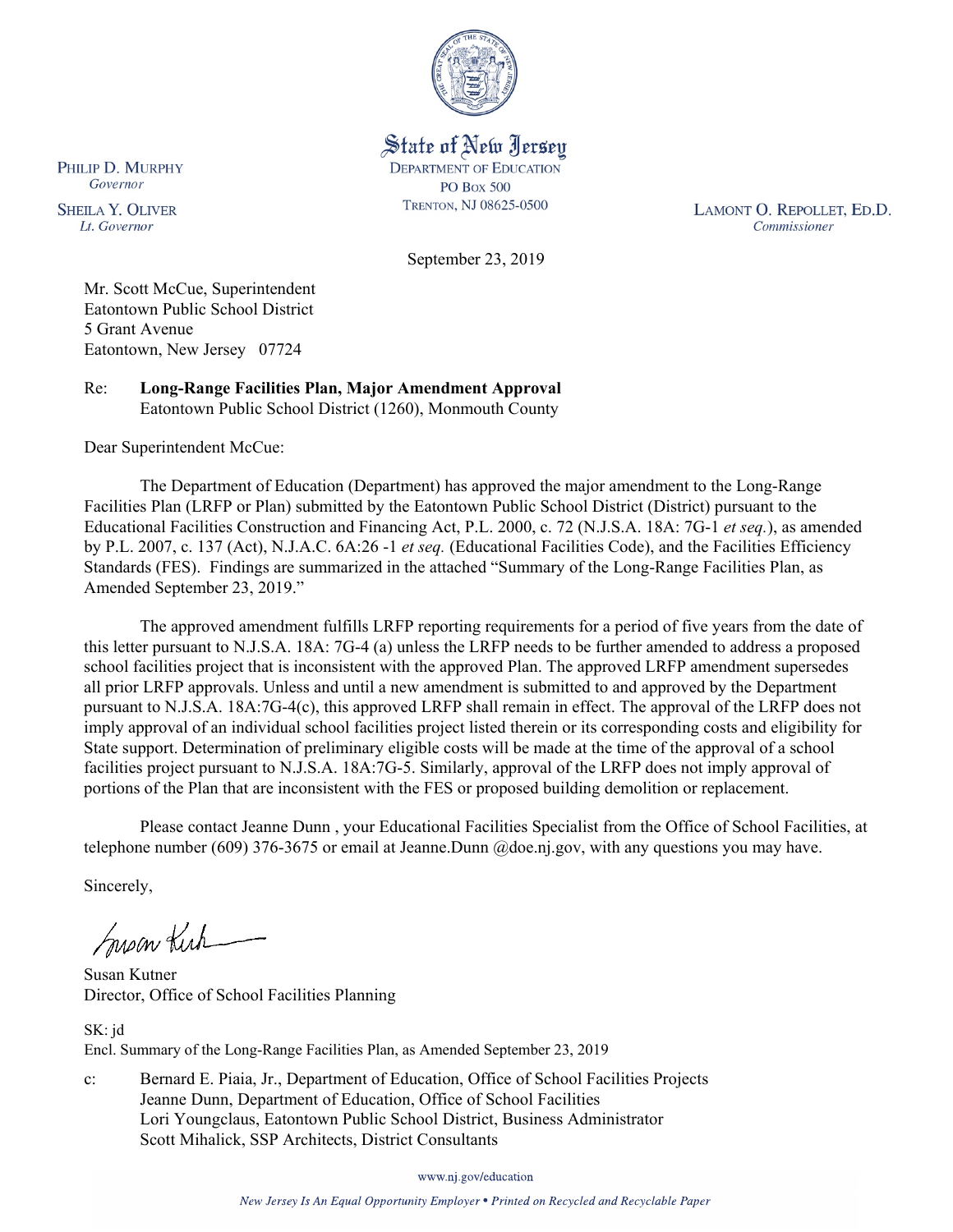# **Eatontown Public School District (1260) Summary of the Long-Range Facilities Plan, as Amended September 23, 2019**

The Department of Education (Department) has completed its review of the major amendment to the Long-Range Facilities Plan (LRFP or Plan) submitted by the Eatontown Public School District (District) pursuant to the Educational Facilities Construction and Financing Act, P.L. 2000, c. 72 (N.J.S.A. 18A: 7G-1 *et seq.*), as amended by P.L. 2007, c. 137 (Act), N.J.A.C. 6A:26-1 et seq. (Educational Facilities Code), and the Facilities Efficiency Standards (FES).

The following provides a summary of the District's approved amended LRFP. The summary is based on the standards set forth in the Act, the Educational Facilities Code, the FES, District-reported information in the Department's LRFP reporting system, and supporting documentation. The referenced reports in *italic* text are standard reports available on the Department's LRFP website.

#### **1. Inventory Overview**

The District is classified as a Regular Operating District (ROD) for funding purposes. It provides services for students in grades PK-8.

The District identified existing and proposed schools, sites, buildings, rooms, and site amenities in its LRFP. Table 1 lists the number of existing and proposed district schools, sites, and buildings. Detailed information can be found in the *School Asset Inventory Report* and the *Site Asset Inventory Report.*

**As directed by the Department, school facilities projects that have received initial approval by the Department and have been approved by the voters, if applicable, are represented as "existing" in the LRFP.** Approved projects that include new construction and/or the reconfiguration/reassignment of existing program space are as follows: n/a.

#### **Table 1: Number of Schools, School Buildings, and Sites**

|                                              | <b>Existing</b> | <b>Proposed</b> |
|----------------------------------------------|-----------------|-----------------|
| Number of Schools (assigned DOE school code) |                 |                 |
| Number of School Buildings <sup>1</sup>      |                 |                 |
| Number of Non-School Buildings <sup>2</sup>  |                 |                 |
| Number of Vacant Buildings                   |                 |                 |
| Number of Sites                              |                 |                 |

*1 Includes district-owned buildings and long-term leases serving students in district-operated programs 2 Includes occupied district-owned buildings not associated with a school, such as administrative or utility buildings*

Based on the existing facilities inventory submitted by the District:

- Schools using leased buildings (short or long-term): none with at least a five-year lease.
- Schools using temporary classroom units (TCUs), excluding TCUs supporting construction: n/a
- Vacant/unassigned school buildings:  $n/a$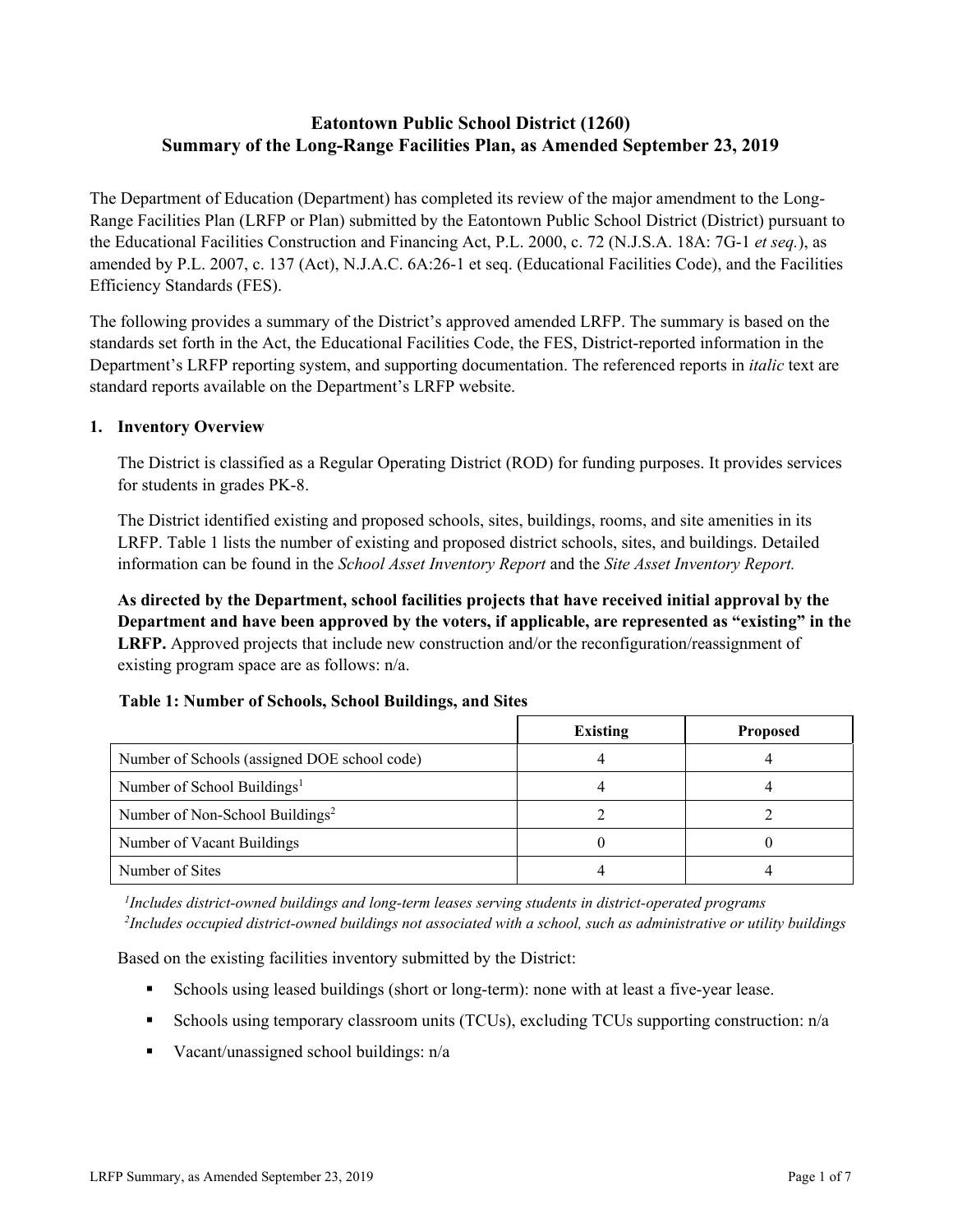**FINDINGS** The Department has determined that the proposed inventory is adequate for approval of the District's LRFP amendment. However, the LRFP determination does not imply approval of an individual school facilities project listed within the LRFP; the District must submit individual project applications for project approval.

## **2. District Enrollments**

The District determined the number of students, or "proposed enrollments," to be accommodated for LRFP planning purposes on a district-wide basis and in each school.

The Department minimally requires the submission of a standard cohort-survival projection using historic enrollment data from the Application for School State Aid (ASSA) or NJ Smart. The cohort-survival method projection method forecasts future students based upon the survival of the existing student population as it moves from grade to grade. A survival ratio of less than 1.00 indicates a loss of students, while a survival ratio of more than 1.00 indicates the class size is increasing. For example, if a survival ratio tracking first to second grade is computed to be 1.05, the grade size is increasing by 5% from one year to the next. The cohort-survival projection methodology works well for communities with stable demographic conditions. Atypical events impacting housing or enrollments, such as an economic downturn that halts new housing construction or the opening of a charter or private school, typically makes a cohort-survival projection less reliable.

#### **Proposed enrollments are based on a standard cohort-survival enrollment projection.**

Adequate supporting documentation was submitted to the Department to justify the proposed enrollments. Table 2 provides a comparison of existing and projected enrollments. All totals include special education students.

| <b>Grades</b>                | <b>Existing Enrollments</b><br>2018-19 | <b>District Proposed Enrollments</b><br>2023-24 |
|------------------------------|----------------------------------------|-------------------------------------------------|
| PK (excl. private providers) |                                        | 15                                              |
| Grades K-5                   | 593                                    | 605                                             |
| Grades 6-8                   | 319                                    | 279                                             |
| Grades 9-12                  |                                        |                                                 |
| <b>Totals K-12</b>           | 927                                    | 899                                             |

#### **Table 2: Enrollments**

**FINDINGS** The Department has determined the District's proposed enrollments to be acceptable for approval of the District's LRFP amendment. The Department will require a current enrollment projection at the time an application for a school facilities project is submitted incorporating the District's most recent enrollments in order to verify that the LRFP's planned capacity is appropriate for the updated enrollments.

#### **3. District Practices Capacity**

Based on information provided in the room inventories, *District Practices Capacity* was calculated for each school building to determine whether adequate capacity is proposed for the projected enrollments based on district scheduling and class size practices. The capacity totals assume instructional buildings can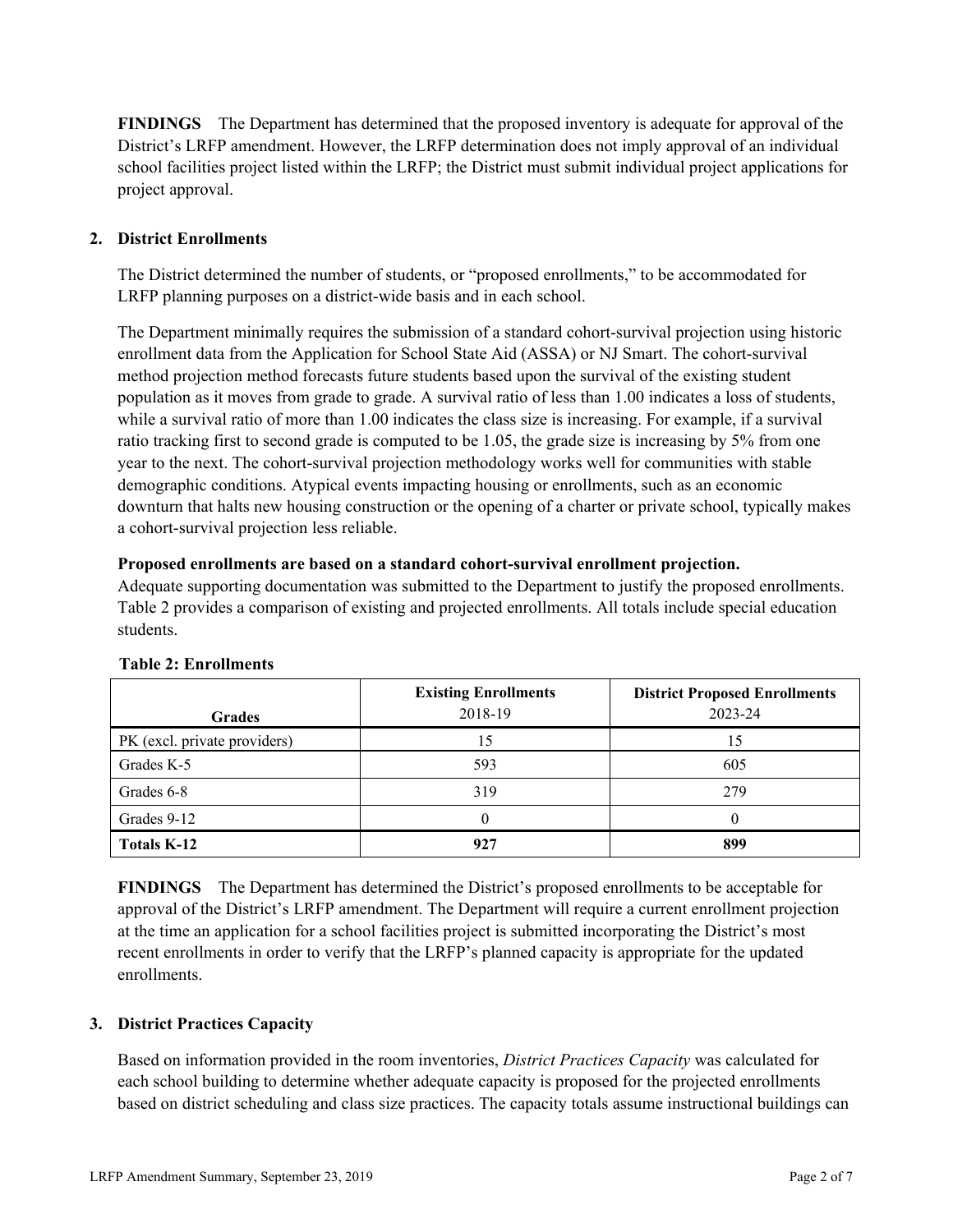be fully utilized regardless of school sending areas, transportation, and other operational issues. The calculations only consider district-owned buildings and long-term leases; short term leases and temporary buildings are excluded. A capacity utilization factor of 90% for classrooms serving grades K-8 and 85% for classrooms serving grades 9-12 is applied in accordance with the FES. No capacity utilization factor is applied to preschool classrooms.

In certain cases, districts may achieve adequate District Practices Capacity to accommodate enrollments but provide inadequate square feet per student in accordance with the FES, resulting in educational adequacy issues and "Unhoused Students." Unhoused students are considered in the "Functional Capacity" calculations used to determine potential State support for school facilities projects and are analyzed in Section 4.

Table 3 provides a summary of proposed enrollments and existing and proposed District-wide capacities. Detailed information can be found in the LRFP website reports titled *FES and District Practices Capacity Report, Existing Rooms Inventory Report, and Proposed Rooms Inventory Report.*

| <b>Grades</b>          | <b>Proposed</b><br><b>Enrollments</b> | <b>Existing</b><br><b>District</b><br><b>Practices</b><br>Capacity | <b>Existing</b><br>Deviation* | <b>Proposed</b><br><b>District</b><br><b>Practices</b><br>Capacity | <b>Proposed</b><br>Deviation* |
|------------------------|---------------------------------------|--------------------------------------------------------------------|-------------------------------|--------------------------------------------------------------------|-------------------------------|
| Elementary (PK-5)      | 620                                   | 705.00                                                             | 85.00                         | 736.00                                                             | 116.00                        |
| Middle $(6-8)$         | 279                                   | 300.00                                                             | 21.00                         | 294.00                                                             | 15.00                         |
| High $(9-12)$          | 0                                     | 0.00                                                               | 0.00                          | 0.00                                                               | 0.00                          |
| <b>District Totals</b> | 899                                   | 1,006.00                                                           | 106.00                        | 1,030.00                                                           | 130.00                        |

**Table 3: District Practices Capacity Analysis**

*\* Positive numbers signify surplus capacity; negative numbers signify inadequate capacity. Negative values for District Practices capacity are acceptable for approval if proposed enrollments do not exceed 100% capacity utilization.*

Considerations:

- Based on the proposed enrollments and existing room inventories, the District is projected to have inadequate capacity for the following grade groups, assuming all school buildings can be fully utilized: n/a
- Adequate justification has been provided by the District if the proposed capacity for a school significantly deviates from the proposed enrollments. Generally, surplus capacity is acceptable for LRFP approval if additional capacity is not proposed through new construction.

**FINDINGS**The Department has determined that proposed District capacity, in accordance with the proposed enrollments, is adequate for approval of the District's LRFP amendment. The Department will require a current enrollment projection at the time an application for a school facilities project is submitted, incorporating the District's most recent Fall Enrollment Report, in order to verify that the LRFP's planned capacity meets the District's updated enrollments.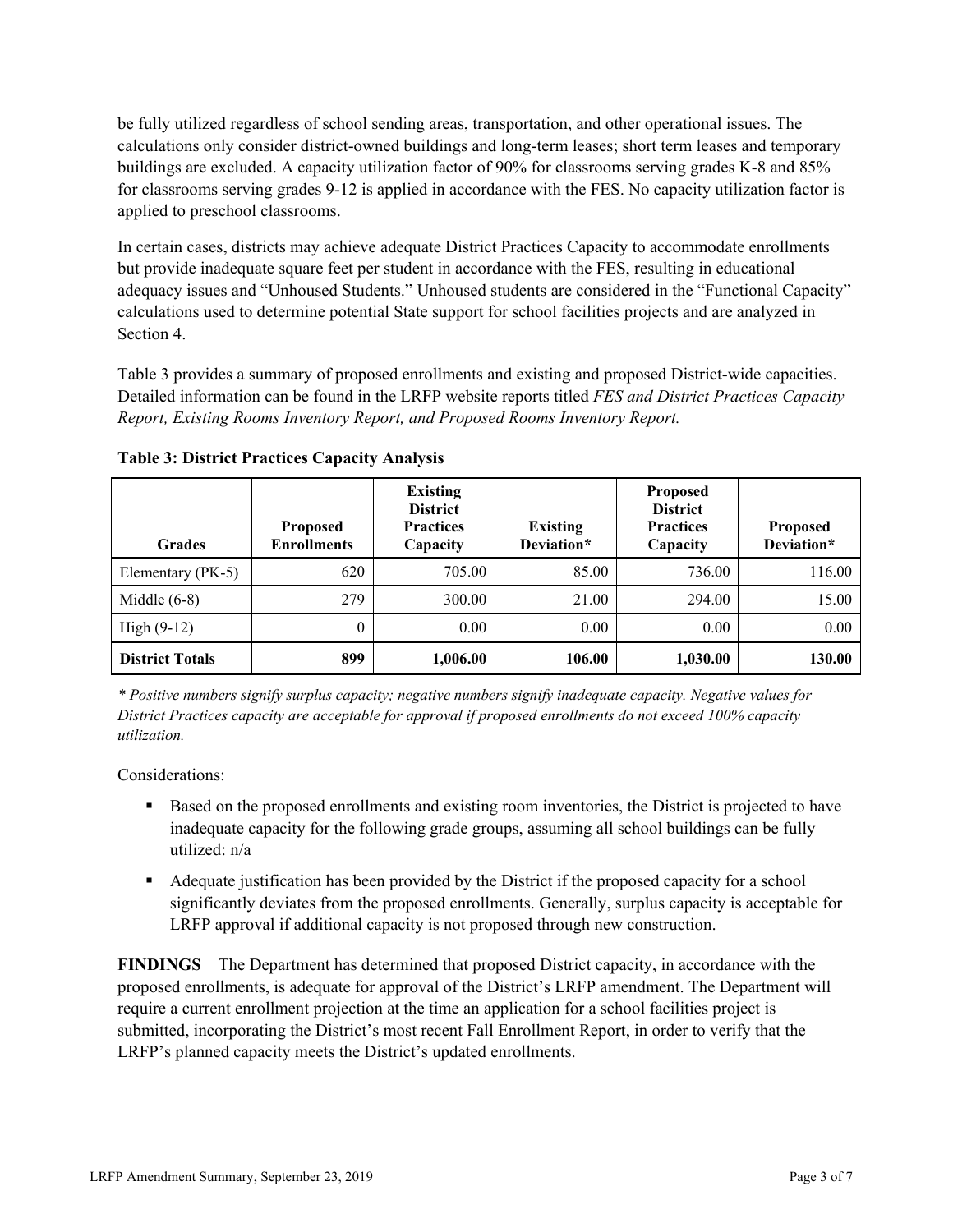### **4. New Construction Funding Eligibility**

*Functional Capacity* was calculated and compared to the proposed enrollments to provide a preliminary estimate of Unhoused Students and new construction funding eligibility.

*Functional Capacity* is the adjusted gross square footage of a school building *(total gross square feet minus excluded space)* divided by the minimum area allowance per full-time equivalent student for the grade level contained therein. *Unhoused Students* is the number of students projected to be enrolled in the District that exceeds the Functional Capacity of the District's schools pursuant to N.J.A.C. 6A:26-2.2(c). *Excluded Square Feet* includes (1) square footage exceeding the FES for any pre-kindergarten, kindergarten, general education, or self-contained special education classroom; (2) grossing factor square footage *(corridors, stairs, mechanical rooms, etc.)* that exceeds the FES allowance, and (3) square feet proposed to be demolished or discontinued from use. Excluded square feet may be revised during the review process for individual school facilities projects.

Table 4 provides a preliminary assessment of the Functional Capacity, Unhoused Students, and Estimated Maximum Approved Area for Unhoused Students for each FES grade group. The calculations exclude temporary facilities and short-term leased buildings. School buildings proposed for whole or partial demolition or reassignment to a non-school use are excluded from the calculations pending project application review. If a building is proposed to be reassigned to a different school, the square footage is applied to the proposed grades after reassignment. Buildings that are not assigned to a school are excluded from the calculations. In addition, only preschool students eligible for state funding (former ECPA students) are included. Detailed information concerning the calculations can be found in the *Functional Capacity and Unhoused Students Report* and the *Excluded Square Footage Report.*

|                                                | $PK/K-5$ | $6 - 8$  | $9-12$   | <b>Total</b> |
|------------------------------------------------|----------|----------|----------|--------------|
| PK Eligible Students/K-12 Proposed Enrollments | 620      | 279      | $\Omega$ |              |
| FES Area Allowance (SF/student)                | 125.00   | 134.00   | 151.00   |              |
| <b>Prior to Completion of Proposed Work:</b>   |          |          |          |              |
| <b>Existing Gross Square Feet</b>              | 99,633   | 71,420   | $\theta$ | 171,053      |
| Adjusted Gross Square Feet                     | 95,230   | 70,326   | $\theta$ | 165,557      |
| <b>Adjusted Functional Capacity</b>            | 758.00   | 529.00   | 0.00     |              |
| Unhoused Students                              | 0.00     | 0.00     | 0.00     |              |
| Est. Max. Area for Unhoused Students           | 0.00     | 0.00     | 0.00     |              |
| <b>After Completion of Proposed Work:</b>      |          |          |          |              |
| Gross Square Feet                              | 99,633   | 71,420   | $\theta$ | 171,053      |
| New Gross Square Feet                          | 0        | $\theta$ | $\theta$ | $\theta$     |
| Adjusted Gross Square Feet                     | 95,230   | 70,326   | $\theta$ | 165,557      |
| <b>Functional Capacity</b>                     | 758.00   | 529.00   | 0.00     |              |
| Unhoused Students after Construction           | 0.00     | 0.00     | 0.00     |              |
| Est. Max. Area Remaining                       | 0.00     | 0.00     | $\theta$ |              |

#### **Table 4: Estimated Maximum Approved Area for Unhoused Students**

Facilities used for non-instructional or non-educational purposes are ineligible for State support under the Act. However, projects for such facilities shall be reviewed by the Department to determine whether they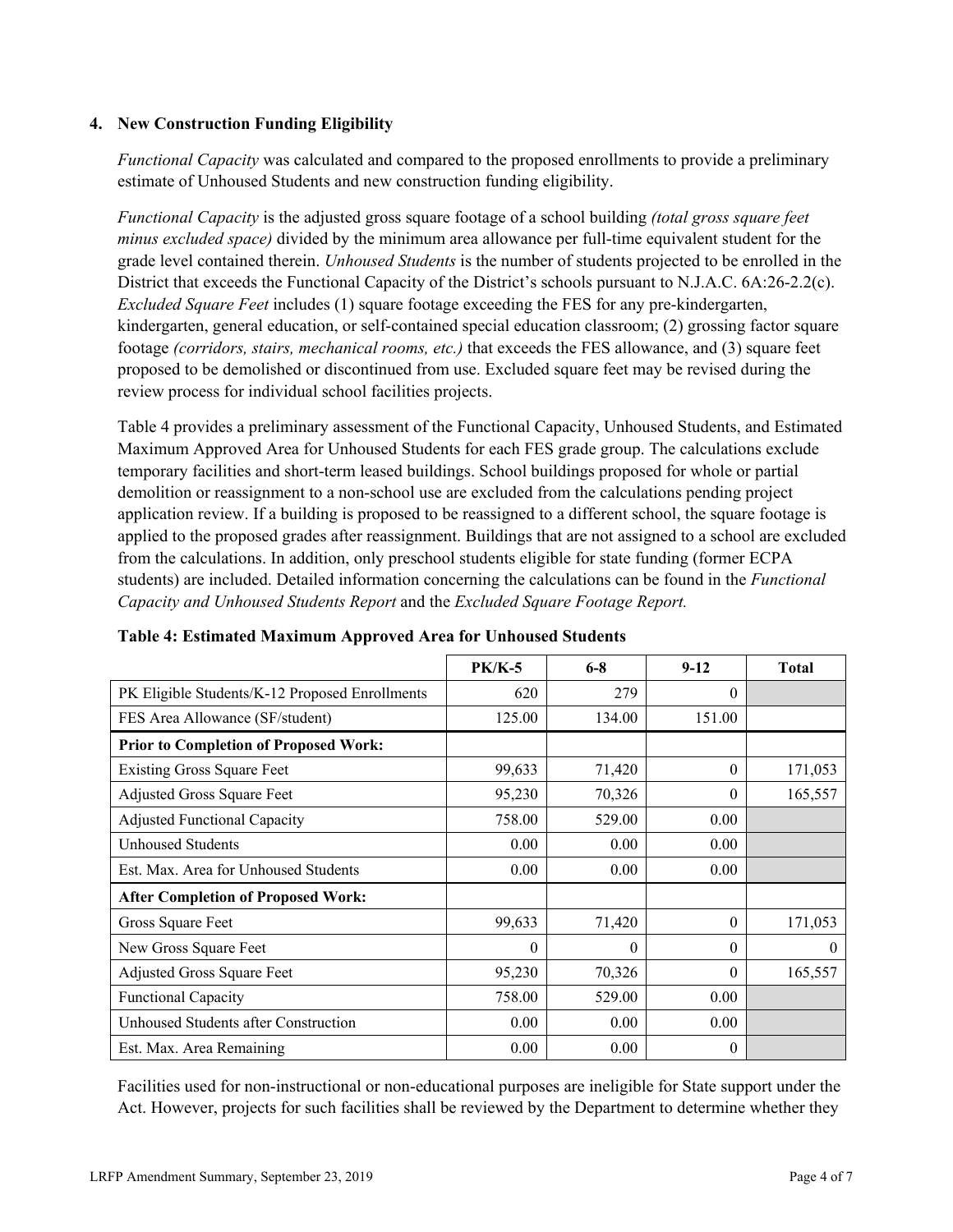are consistent with the District's LRFP and whether the facility, if it is to house students (full or part time) conforms to educational adequacy requirements. These projects shall conform to all applicable statutes and regulations.

Estimated costs represented in the LRFP by the District are for capital planning purposes only. The estimates are not intended to represent preliminary eligible costs or final eligible costs of approved school facilities projects.

Considerations:

- The District does not have approved projects pending completion, as noted in Section 1, that impact the Functional Capacity calculations.
- The Functional Capacity calculations *exclude* square feet proposed for demolition or discontinuation for the following FES grade groups and school buildings pending a feasibility study and project review: n/a.
- Based on the preliminary assessment, the District has Unhoused Students prior to the completion of proposed work for the following FES grade groups: n/a.
- New construction is proposed for the following FES grade groups:  $n/a$ .
- **Proposed new construction exceeds the estimated maximum area allowance for Unhoused** Students prior to the completion of the proposed work for the following grade groups: n/a.
- The District, based on the preliminary LRFP assessment, will not have Unhoused Students after completion of the proposed LRFP work. If the District is projected to have Unhoused Students, adequate justification has been provided to confirm educational adequacy in accordance with Section 6 of this determination.

**FINDINGS** Functional Capacity and Unhoused Students calculated in the LRFP are preliminary estimates. Preliminary Eligible Costs (PEC) and Final Eligible Costs (FEC) will be included in the review process for specific school facilities projects. A feasibility study undertaken by the District is required if building demolition or replacement is proposed per N.J.A.C. 6A:26-2.3(b)(10).

#### **5. Proposed Work**

The District assessed program space, capacity, and physical plant deficiencies to determine corrective actions. Capital maintenance, or *"system actions,"* address physical plant deficiencies due to operational, building code, and /or life cycle issues. Inventory changes, or *"inventory actions,*" add, alter, or eliminate sites, site amenities, buildings, and/or rooms.

The Act (N.J.S.A. 18A:7G-7b) provides that all school facilities shall be deemed suitable for rehabilitation unless a pre-construction evaluation undertaken by the District demonstrates to the satisfaction of the Commissioner that the structure might pose a risk to the safety of the occupants even after rehabilitation or that rehabilitation is not cost-effective. Pursuant to N.J.A.C. 6A:26-2.3(b)(10), the Commissioner may identify school facilities for which new construction is proposed in lieu of rehabilitation for which it appears from the information presented that new construction is justified, provided, however, that for such school facilities so identified, the District must submit a feasibility study as part of the application for the specific school facilities project. The cost of each proposed building replacement is compared to the cost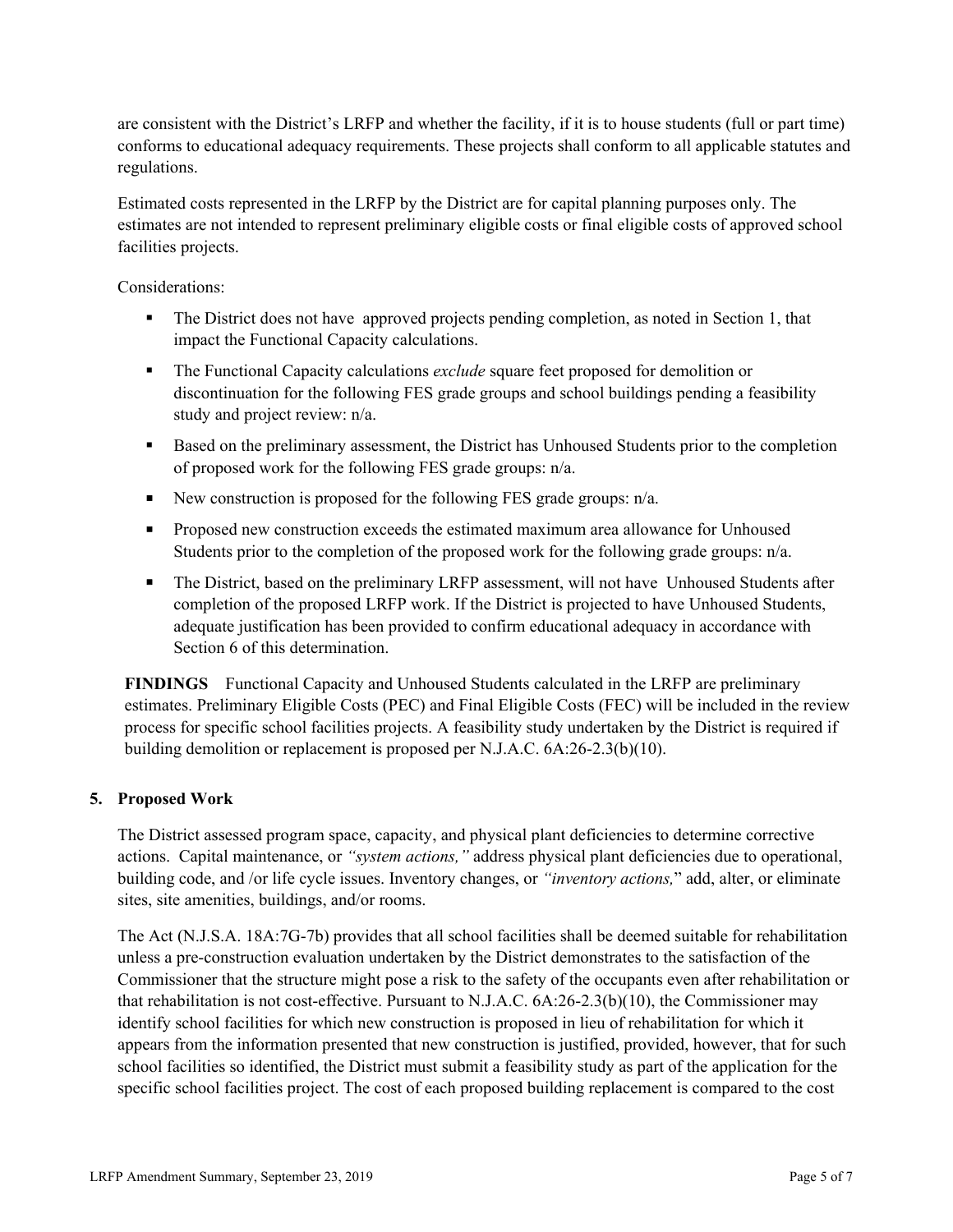of additions or rehabilitation required to eliminate health and safety deficiencies and to achieve the District's programmatic model.

Table 5 lists the scope of work proposed for each school based on the building(s) serving their student population. Proposed inventory changes are described in the LRFP website reports titled *"School Asset Inventory Report and "Proposed Room Inventory Report."* Information concerning proposed systems work, or capital maintenance can be found in the "LRFP Systems Actions Summary Report".

With the completion of the proposed work, the following schools are proposed to be eliminated: n/a; the following schools are proposed to be added: n/a.

| <b>Proposed Scope of Work</b>                                                                  | <b>Applicable Schools</b>    |
|------------------------------------------------------------------------------------------------|------------------------------|
| Renovation only (no new construction)                                                          |                              |
| System actions only (no inventory actions)                                                     | Meadowbrook ES, Vetter ES/MS |
| Existing inventory actions only (no systems actions)                                           | n/a                          |
| Systems and inventory changes                                                                  | Woodmere ES                  |
| <b>New construction</b>                                                                        |                              |
| Building addition only (no systems or existing inventory actions)                              | n/a                          |
| Renovation and building addition (system, existing inventory,<br>and new construction actions) | n/a                          |
| New building on existing site                                                                  | n/a                          |
| New building on new or expanded site                                                           | n/a                          |
| Site and building disposal (in addition to above scopes)                                       |                              |
| Partial building demolition                                                                    | n/a                          |
| Whole building demolition                                                                      | n/a                          |
| Site and building disposal or discontinuation of use                                           | n/a                          |

#### **Table 5. School Building Scope of Work**

**FINDINGS** The Department has determined that the proposed work is adequate for approval of the District's LRFP amendment. However, Department approval of proposed work in the LRFP does not imply the District may proceed with a school facilities project. The District must submit individual project applications with cost estimates for Department project approval. Both school facilities project approval and other capital project review require consistency with the District's approved LRFP.

## **6. Proposed Room Inventories and the Facilities Efficiency Standards**

The District's proposed school buildings were evaluated to assess general educational adequacy in terms of compliance with the FES area allowance pursuant to N.J.A.C. 6A:26-2.2 and 2.3.

District schools proposed to provide less square feet per student than the FES after the completion of proposed work as indicated in Table 5 are as follows: n/a

**FINDINGS** The Department has determined that the District's proposed room inventories are adequate for LRFP approval. If school(s) are proposed to provide less square feet per student than the FES area allowance, the District has provided justification indicating that the educational adequacy of the facility will not be adversely affected and has been granted an FES waiver by the Department pending project